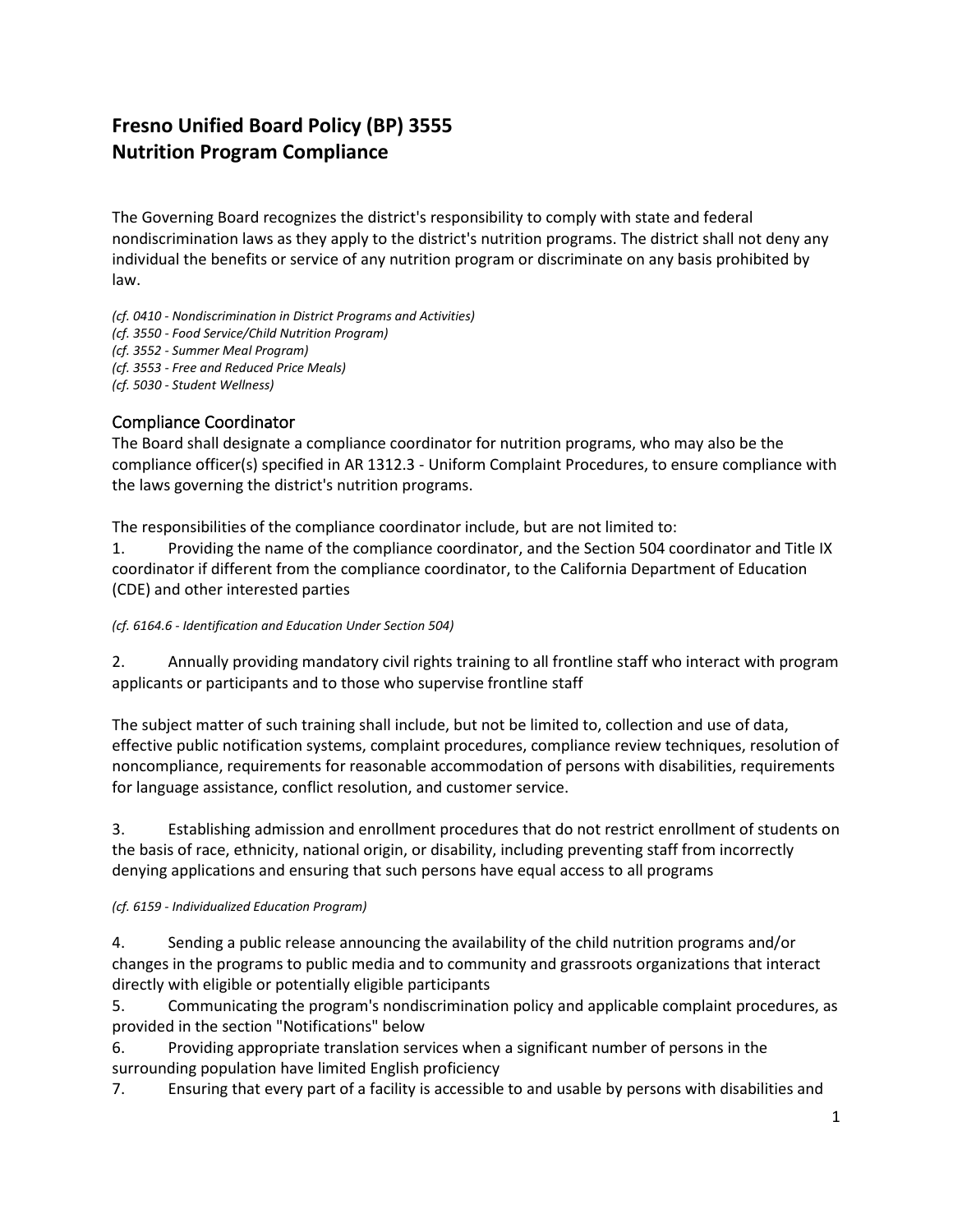that participants with disabilities are not excluded from the benefits or services due to inaccessibility of facilities

8. Ensuring that special meals are made available to participants with disabilities who have a medical statement on file documenting that their disability restricts their diet

*(cf. 5141.27 - Food Allergies/Special Dietary Needs)*

9. Implementing procedures to process and resolve civil rights (discrimination) complaints and program-related complaints, including maintaining a complaint log, working with the appropriate person to resolve any complaint, and referring the complainant to the appropriate state or federal agency when necessary

10. Developing a method, which preferably uses self-identification or self-reporting, to collect racial and ethnic data for potentially eligible populations, applicants, and participants

*(cf. 5022 - Students and Family Privacy Rights) (cf. 5125 - Student Records) (cf. 5145.13 - Response to Immigration Enforcement)*

## Notifications

The compliance coordinator shall ensure that the U.S. Department of Agriculture's (USDA) "And Justice for All" civil rights poster or a substitute poster approved by the USDA's Food and Nutrition Service is displayed in areas visible to the district's nutrition program participants, such as food service areas and school offices.

The compliance coordinator shall notify the public, all program applicants, participants, and potentially eligible persons of their rights and responsibilities and steps necessary to participate in the nutrition programs. Applicants, participants, and the public also shall be advised of their right to file a complaint, how to file a complaint, the complaint procedures, and that a complaint may be file anonymously or by a third party.

### *(cf. 5145.6 - Parental Notifications)*

In addition, the compliance coordinator shall ensure that all forms of communication available to the public regarding program availability shall contain, in a prominent location, a statement provided by USDA about the district's status as an equal opportunity provider and the address of the agency with responsibility to handle complaints made against the district.

Forms of communication requiring this nondiscrimination statement include, but are not limited to, web sites, public information releases, publications, and posters, but exclude items such as cups, buttons, magnets, and pens that identify the program when the size or configuration makes it impractical. The nondiscrimination statement need not be included on every page of program information on the district's or school's web site, but the statement or a link to the statement shall be included on the home page of the program information.

A short version of the nondiscrimination statement, as provided by USDA, may be used on pamphlets, brochures, and flyers in the same print size as the rest of the text.

## Complaints of Discrimination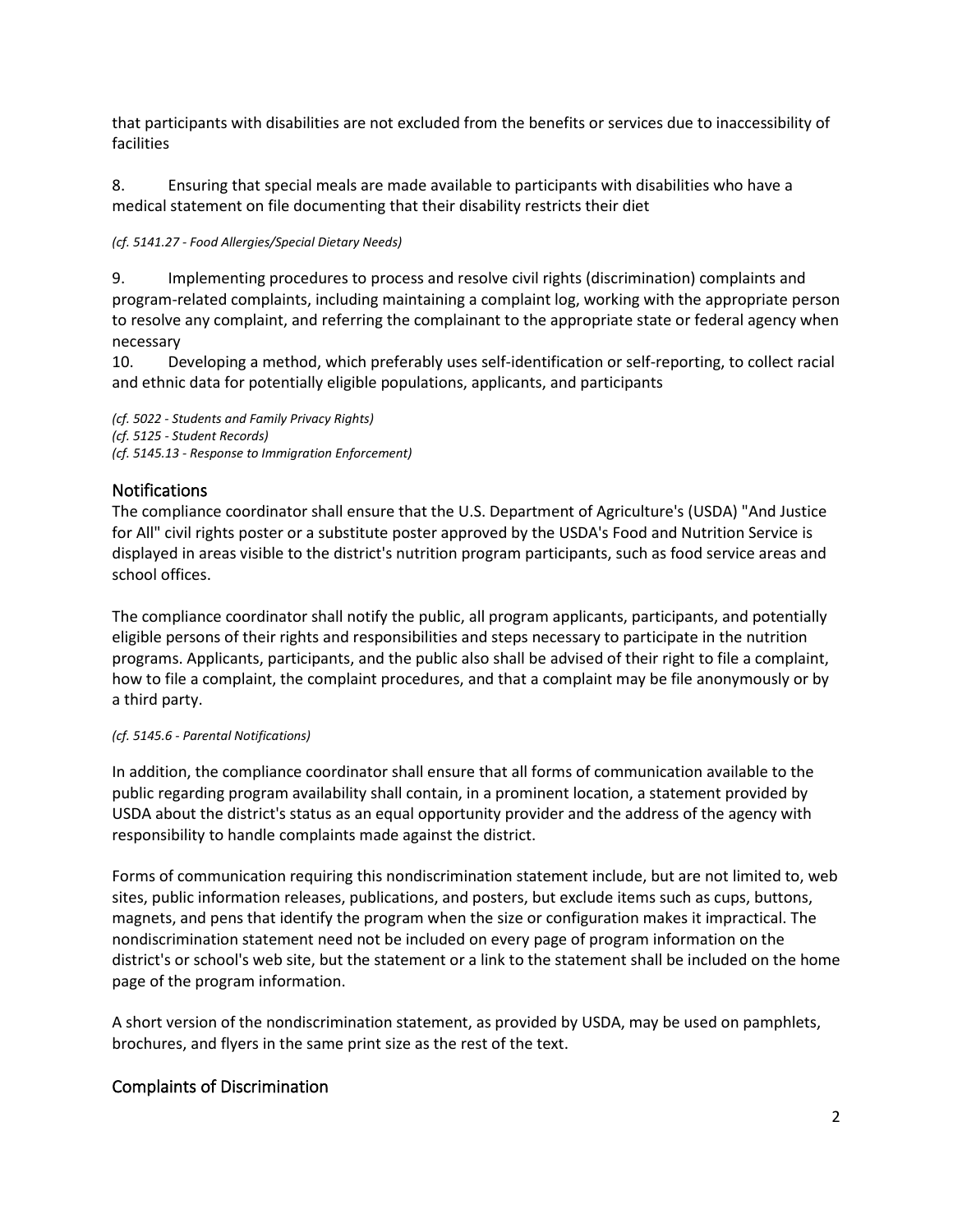A complaint alleging discrimination in the district's nutrition program(s) on the basis of race, color, national origin, sex, age, or disability shall, within 180 days of the alleged discriminatory act, be filed or referred to USDA at: (5 CCR 15582)

U.S. Department of Agriculture, Office of the Assistant Secretary for Civil Rights, 1400 Independence Avenue, SW, Washington, D.C. 20250-9410, (866) 632-9992, (800) 877-8339 (Federal Relay Service - English, deaf, hard of hearing, or speech disabilities), (800) 845-6136 (Federal Relay Service - Spanish), fax (202) 690-7442, or email program.intake.usda.gov

Complaints of discrimination on any other basis shall be investigated by the district using the process identified in AR 1312.3 - Uniform Complaint Procedures.

*(cf. 1312.3 - Uniform Complaint Procedures)*

### Complaints Regarding Noncompliance with Program Requirements

Any complaint alleging that the district has not complied with program requirements pertaining to meal counting and claiming, reimbursable meals, eligibility of a child or adult, use of cafeteria funds and allowable expenses shall be filed with or referred to CDE. (Education Code 49556; 5 CCR 15584)

Complaints of noncompliance with any other nutrition program requirements shall be submitted to and investigated by the district using the following procedures.

Complaints may be filed by a student or the student's parent/guardian by phone, email, or letter. The complaint shall be submitted within one year from the date of the alleged violation and shall include the following: (5 CCR 15581)

- 1. A statement that the district has violated a law or regulation relating to its child nutrition program
- 2. The facts on which the statement is based
- 3. The name of the district or the school against which the allegations are made
- 4. The complainant's contact information
- 5. The name of the student if alleging violations regarding a specific student

The district shall investigate and prepare a written report pursuant to 5 CCR 4631. (5 CCR 15583)

Unless extended by written agreement with the complainant, the district's compliance coordinator shall investigate the complaint and prepare a written report to be sent to the complainant within 60 days of the district's receipt of the complaint. (5 CCR 15583; 5 CCR 4631)

If the complainant is not satisfied with the findings in the district's report, the complainant may appeal the decision to CDE by filing a written appeal within 30 days of receiving the decision. (5 CCR 4632)

*Fresno Unified School District prohibits discrimination, harassment, intimidation, and bullying based on actual or perceived race, color, ethnicity, national origin, immigration status, ancestry, age, creed, religion, political affiliation, gender, gender identity, gender expression, genetic information, mental or physical disability, sex, sexual orientation, marital status, pregnancy or parental status, medical information, military veteran status, or association with a person or a group with one or more of these actual or perceived characteristics or any other basis protected by law or regulation, in its educational program(s) or employment.*

Legal Reference: